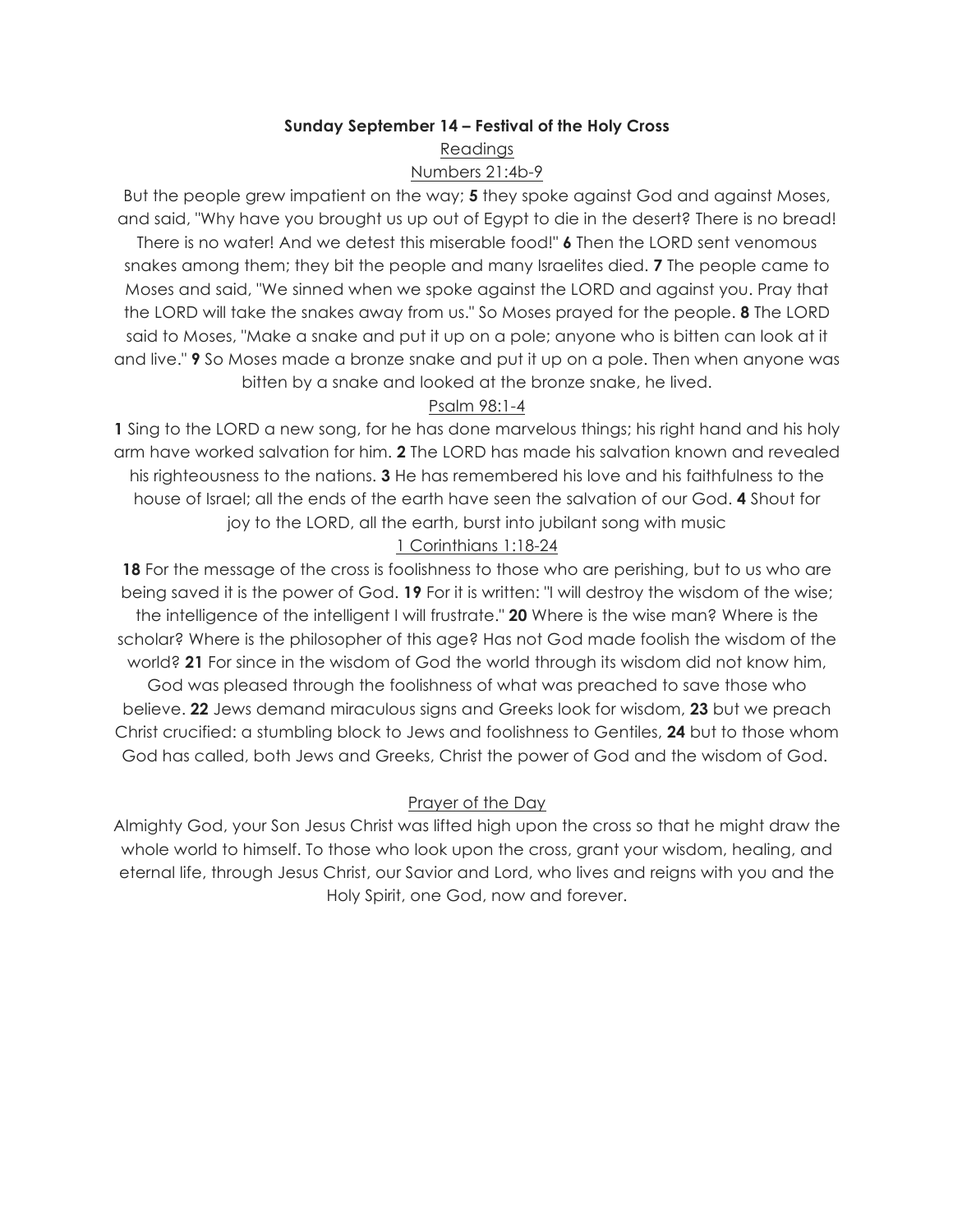# John 3:13-17

**13** No one has ever gone into heaven except the one who came from heaven--the Son of Man. **14** Just as Moses lifted up the snake in the desert, so the Son of Man must be lifted up, **15** that everyone who believes in him may have eternal life. **16** "For God so loved the world that he gave his one and only Son, that whoever believes in him shall not perish but have eternal life. **17** For God did not send his Son into the world to condemn the world, but to save the world through him.

# **Sermon –**

Grace and peace to you from God our Father,

God's Son our Lord Jesus Christ, and the Holy Spirit:

Amen.

Today is a day of celebration and of discomfort,

a day of tension, a day deep dissonance. Why?

Because today we celebrate the Festival of the Holy

Cross. In that, we give thanks for the very location of

our justification, the Cross of Christ, and yet we also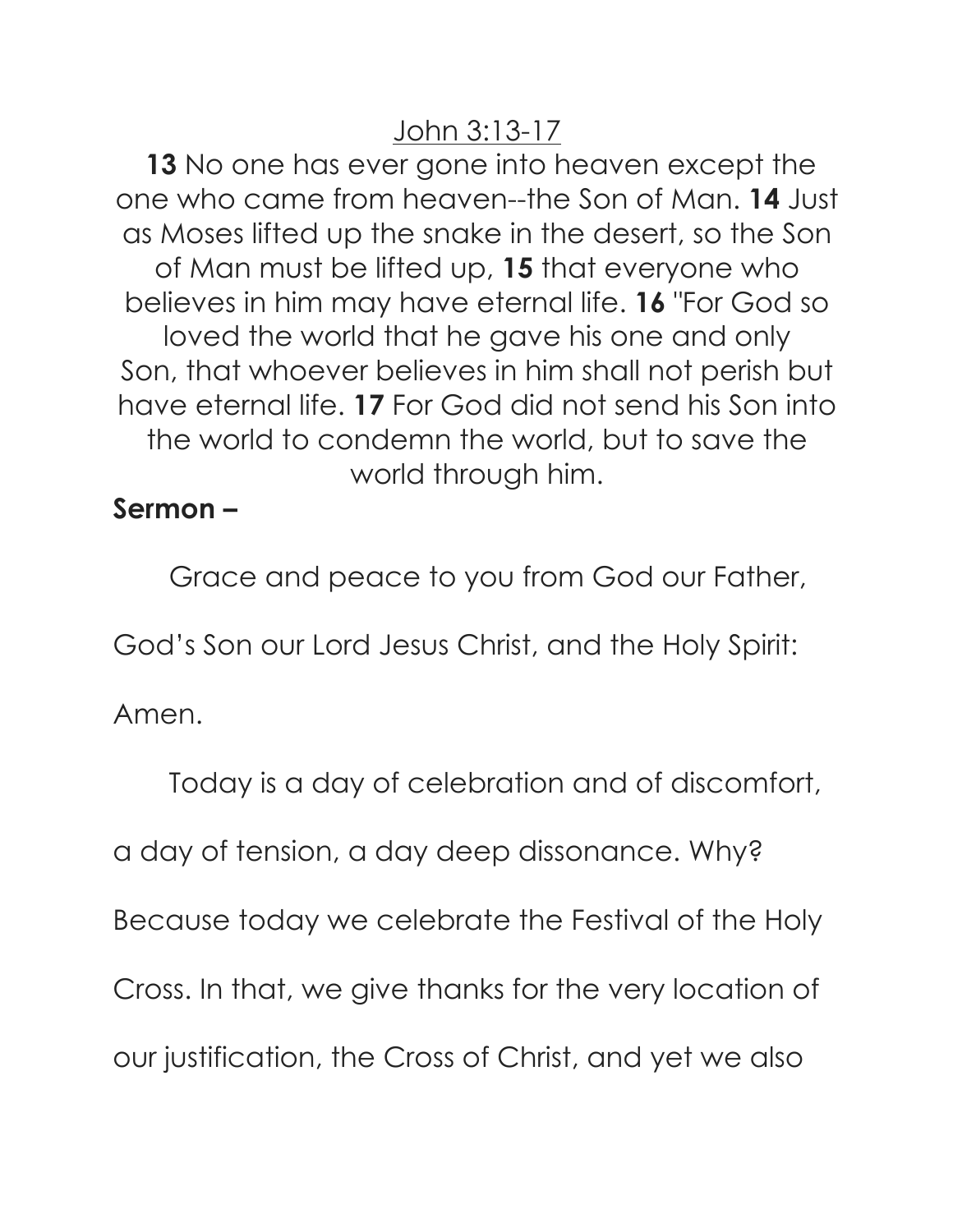recognize the bloody work of Christ's death came only because of our sin.

Now, that surely seems overstated – that Christ only went to the cross because of our sin. Didn't the oppression of the Roman government and the fear within chief priests of Israel result in Christ's crucifixion? Indeed. Didn't perfect obedience to God the Father lead Jesus to the cross? Of course. Didn't Christ come to die on the cross ultimately as an act of God's love? Well surely.

But those who feared the coming of God's kingdom feared the loss of their own authority, and so the move to get rid of Jesus originates in sin. In fact, Christ's obedience to the Father came only after our sinfulness led to his conviction at the hands of Pilate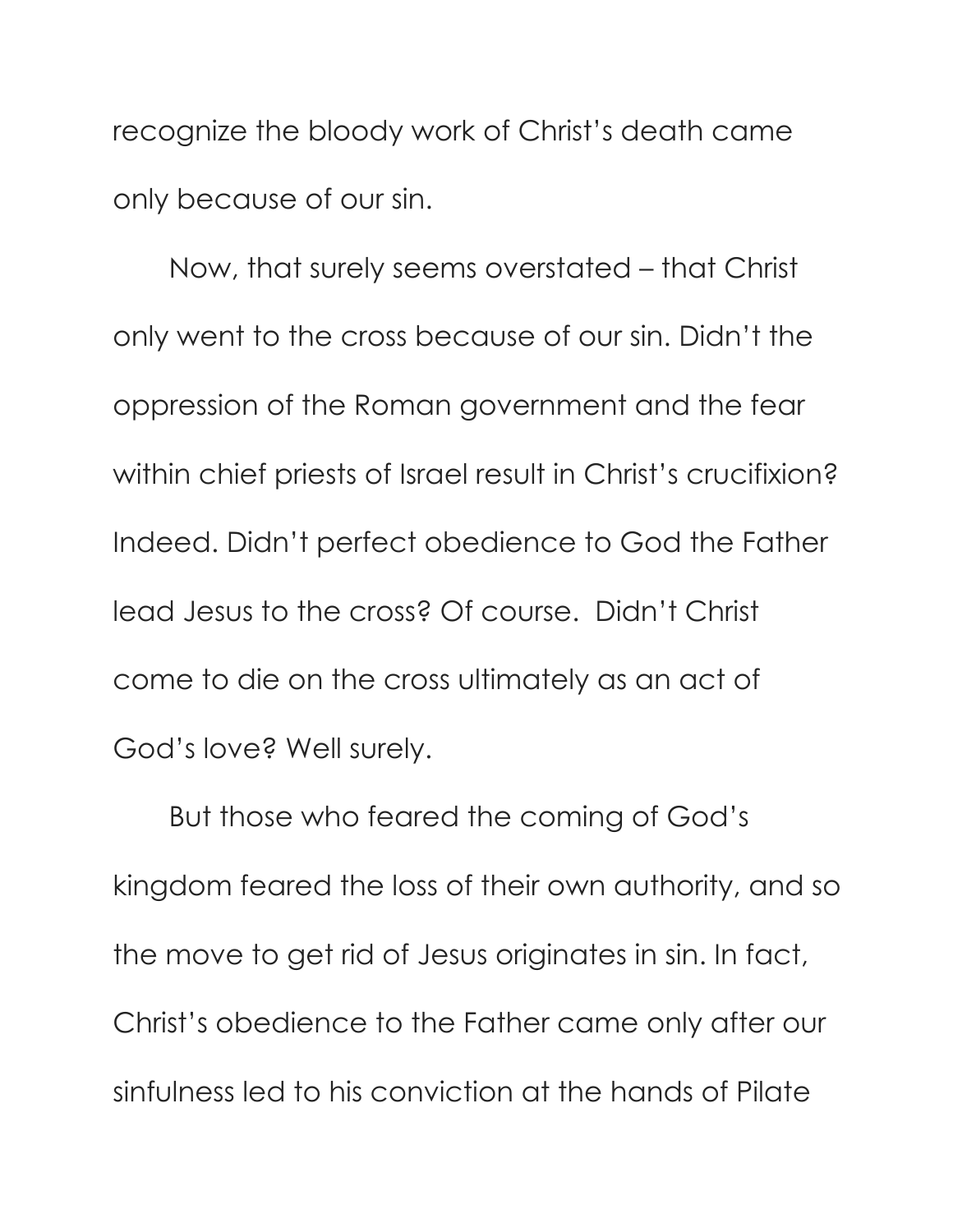and Herod. Christ's love, something present in all times and places, would not need to bear a cross if not for our sin.

And so today is a sobering celebration. We celebrate the good work of God through the cross even as we recognize the deep sin within us that led Christ to die upon that cross. Some say the road to hell is paved with good intentions; for Christ, the road to his descent into hell was paved with our sinfulness.

One of the things that I love about music is the ability to put words and tunes together that reflect this kind of tension we experience in the Cross. One of my favorite hymns, What Wondrous Love is This, is within our Lutheran hymnal, though not terribly common in Lutheran circles. I love it because it does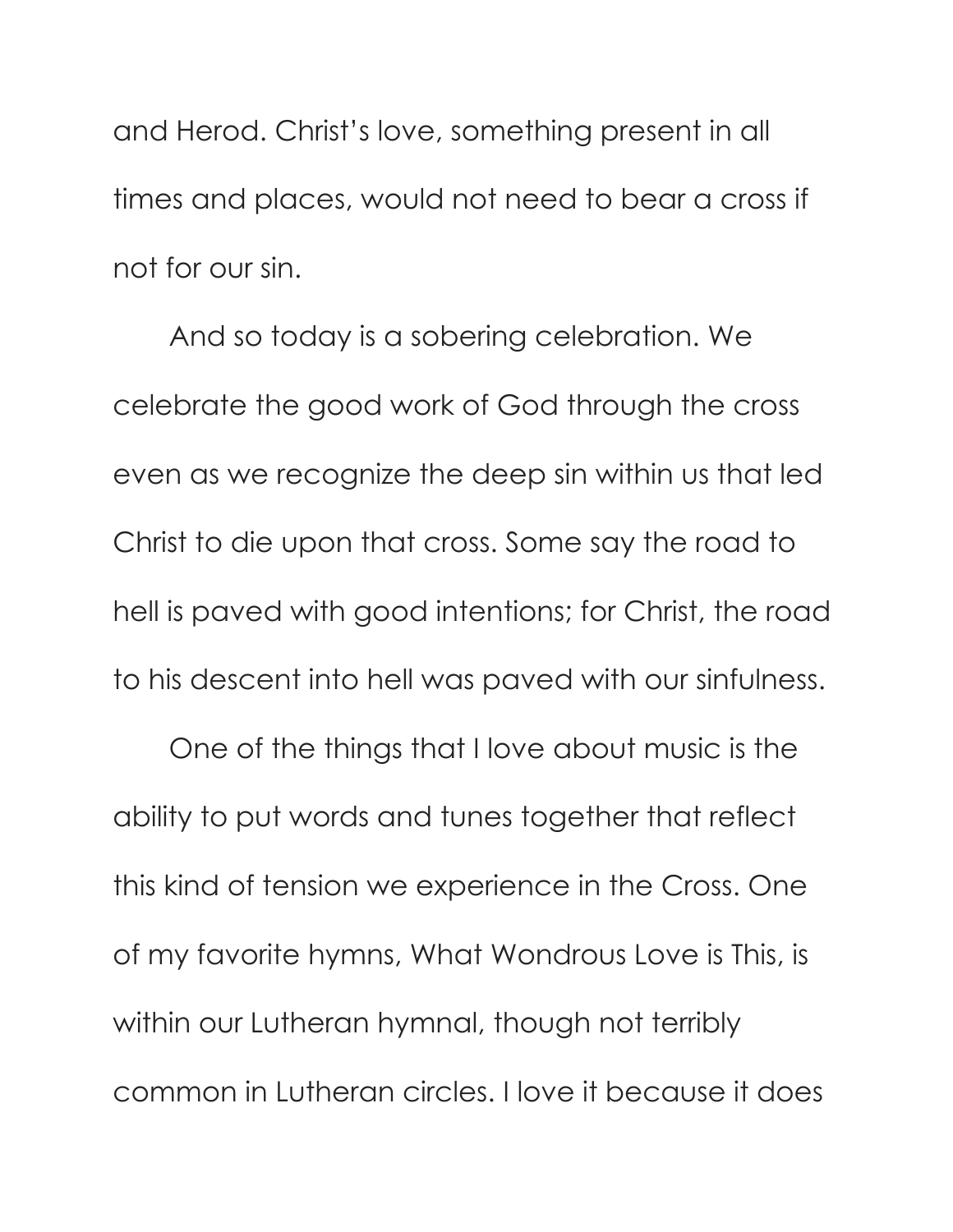just this. It lives in the tension. The writers combine words of celebration with an eerie tone, and this combination communicates a sort of struggle, a disconnect, a dissonance. In just saying the title, we might think celebration is the main point of the song – **What wondrous love is this!** – but add in the tune, and the rest of the song becomes much more somber.

*What wondrous love is this, oh my soul, oh my soul? What wondrous love is this, oh my soul? What wondrous love is this that caused the Lord of bliss to bear the dreadful curse for my soul, for my soul, to bear the dreadful curse for my soul?* 

There is tension in the cross – celebration wrapped up with mourning. This is our tension today.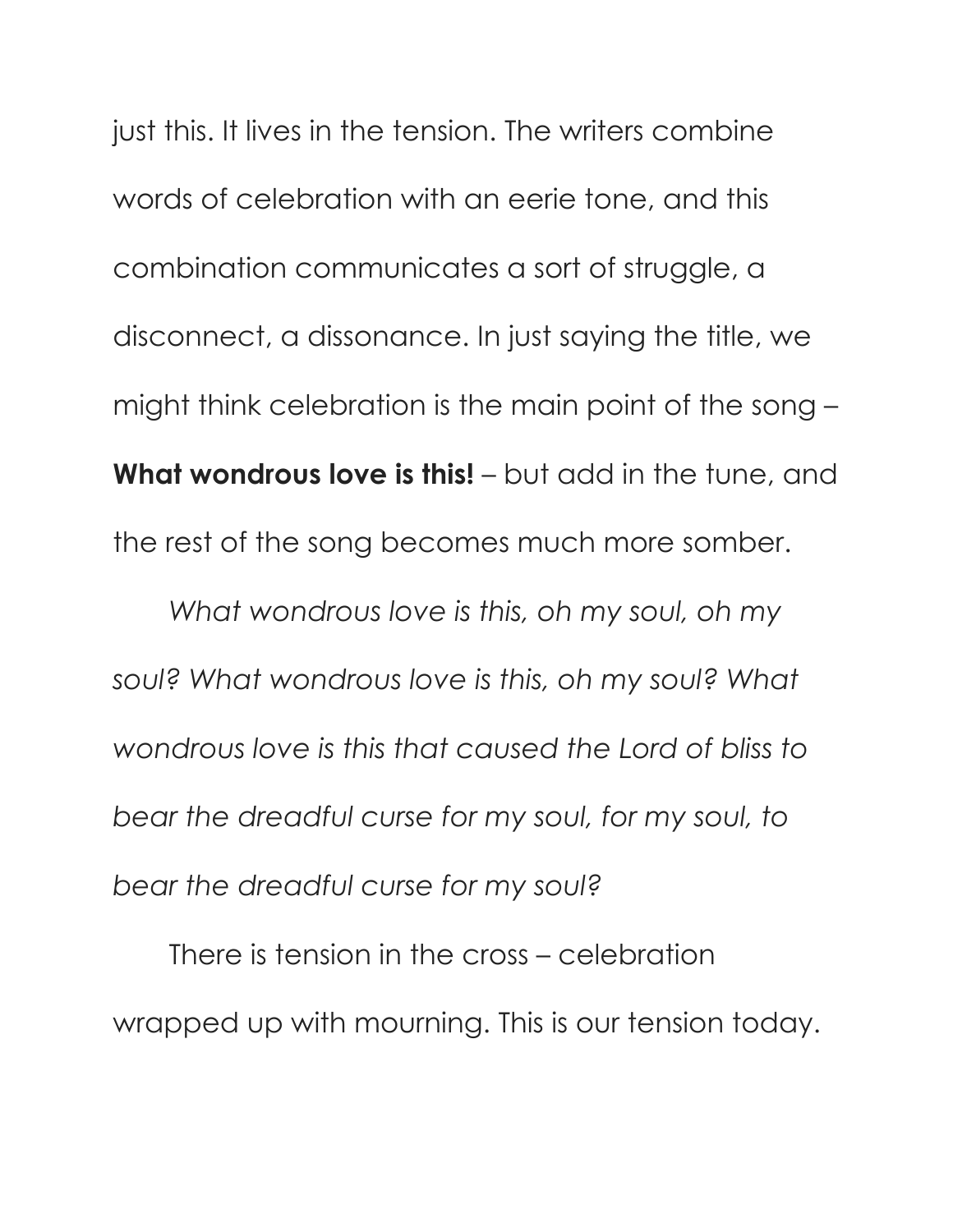There is so much tension in the cross that early Christians refused to use the cross as a symbol of the faith. Rather, the image of Christ as the Good Shepherd, or even as the Lamb of God, dominated Christian imagery until the time of Constantine, when the cross became more standard fare. This is likely hard to believe in our society, for crosses have become not only a central image within the church, but popular jewelry items for musicians and an enigmatic cultural symbol across the world. Within the early Church, however, the cross represented more struggle than success.

Just take a look at this cross here, decked out with Christ's crown of thorns, another image of Christ's longsuffering love. It's plain and splintery,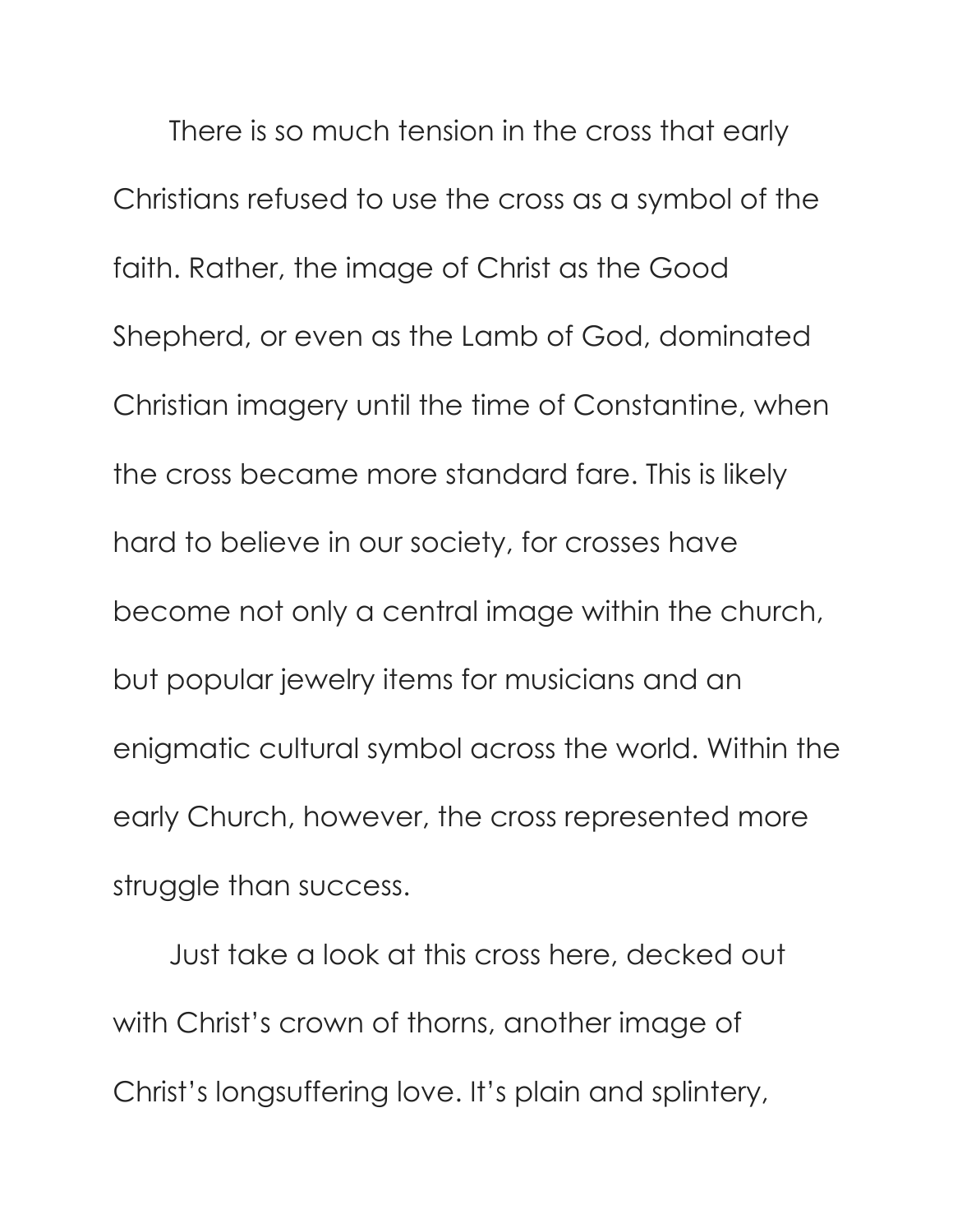deceptively strong, with the ability to slowly kill not only a regular human being, but the very Son of God. There's a sort of mockery inherent to the cross, that the Creator could suffer at the hands of creatures, that the Lord of life can lose his own lifeblood, that God can die. How can this tool to torture, this crux of capital punishment, be any part of good news?

Tales of inversion are classic throughout the development of civilization. Today might call it pulling the old switcheroo. Recently stories like the Parent Trap or the Prince and the Pauper have captivated audiences. In each case, a character pretends to be someone else in order to fulfill a particular desire. In the Parent Trap, twin girls trade places in order to meet the parent they never knew and, eventually, to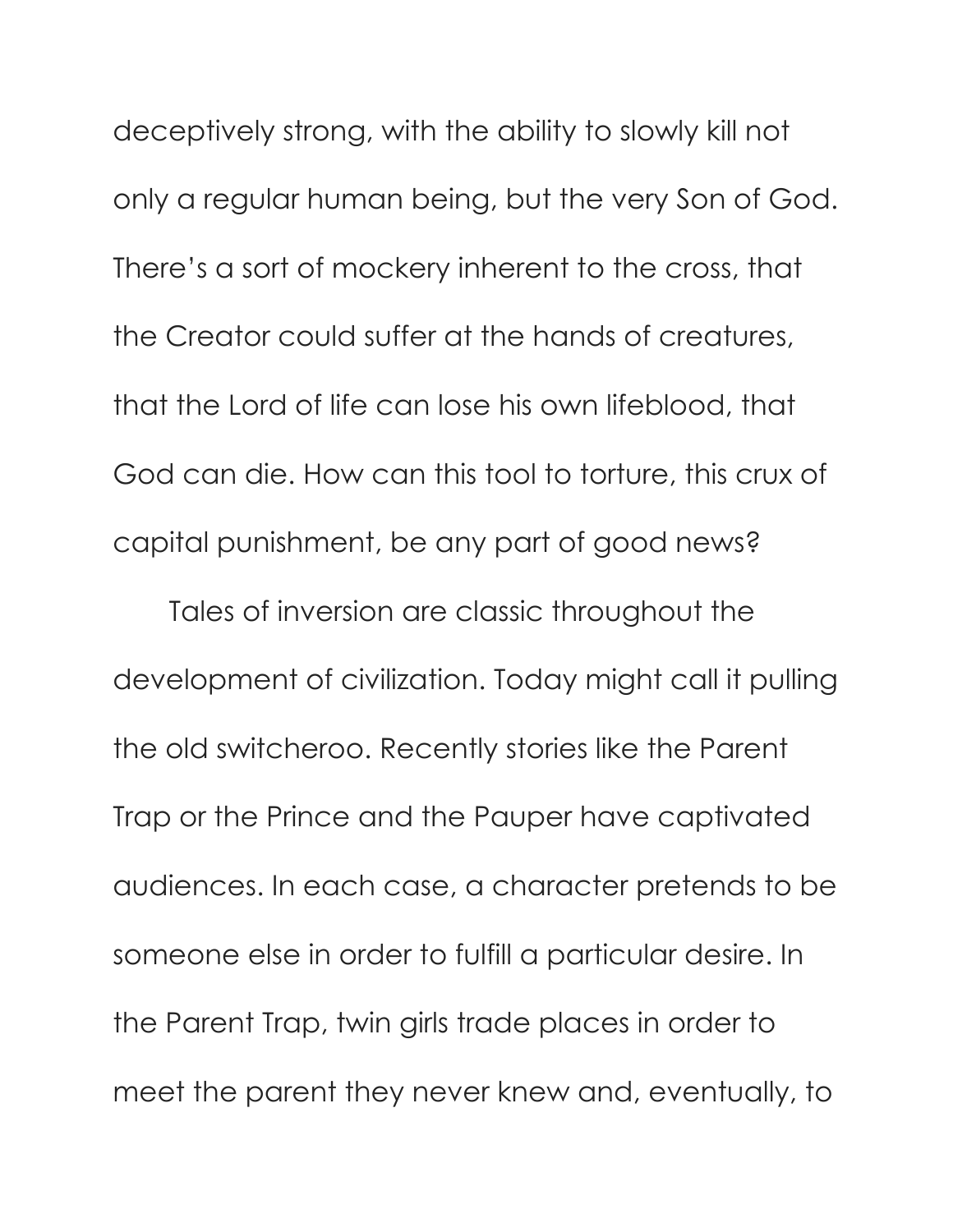scheme toward their reunion. In the Prince and the Pauper, a beggar and a prince with uncanny physical similarities switch stations in life in order to know what it is like to be not only in a different social class, but to be treated as different person entirely. These stories captivate us because we often wonder what it is like to be someone else, and sometimes, we even imagine that we could accomplish incredible good if we only lived in someone else's shoes.

The cross is a sort of inversion story. On the cross, God takes our place, for death is the consequence of *our* sin. The cross is the result of *our* sinfulness, and so, much like the Prince and the Pauper, God leaves the heavenly palace and suffers on our behalf. Paul seems absolutely right to call this kind of thing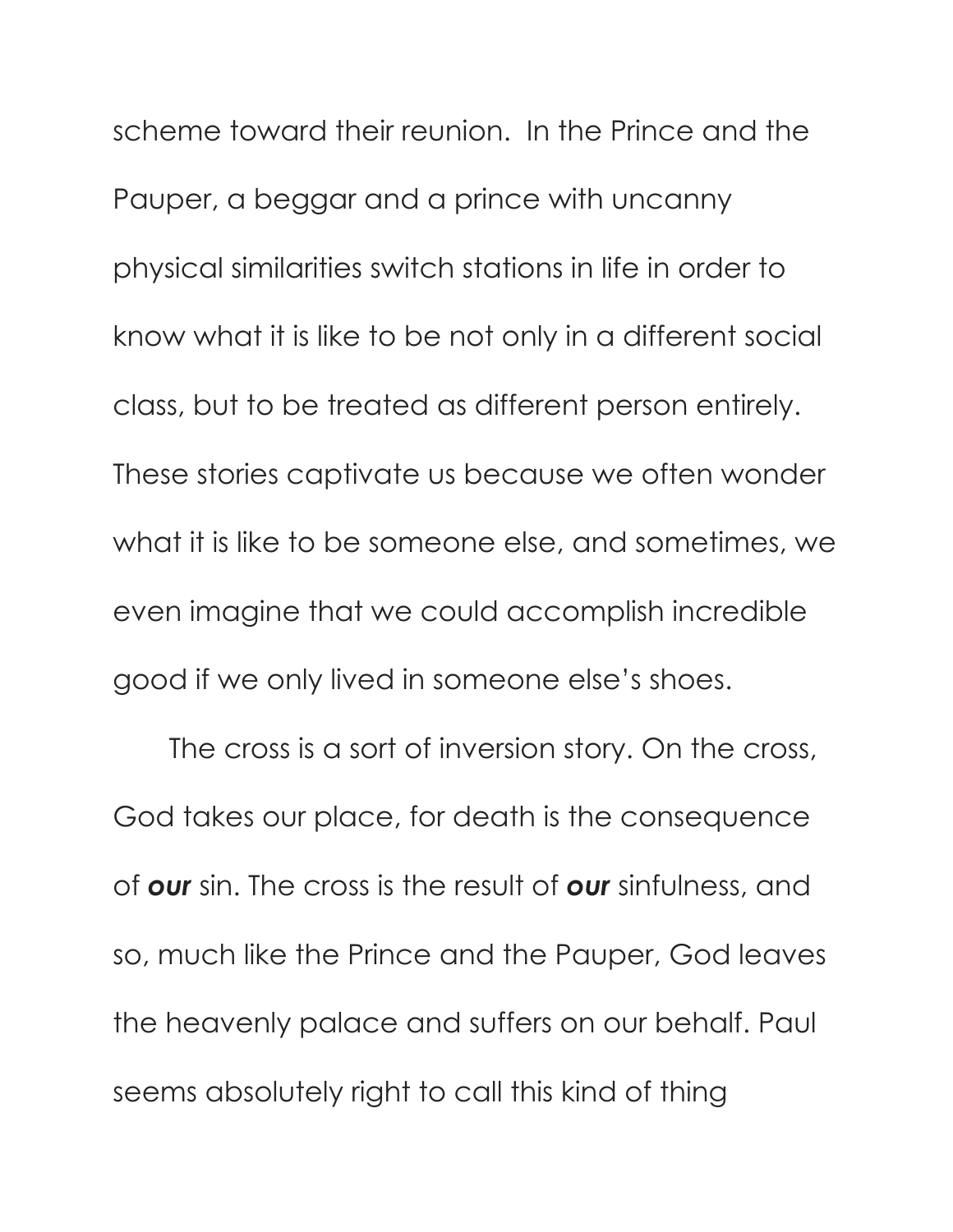foolishness. Why would anyone, God chief amongst them, take our place in order to suffer?

Hear again what Paul has to say: "the cross is foolishness to those who are perishing, but to us who are being saved it is the power of God. For it is written: *I will destroy the wisdom of the wise; the intelligence of the intelligent I will frustrate*." God has no interest in doing things the way we expect them to be done. God doesn't play by our rules. God is not confined by the structure of our society. Unlike the Prince, who takes the Pauper's place out of a sort of royal curiosity, God takes our place on the Cross with a reunion in mind. God wants to bring together heaven and earth, to bring creation back into relationship with the Creator. So God inverts things,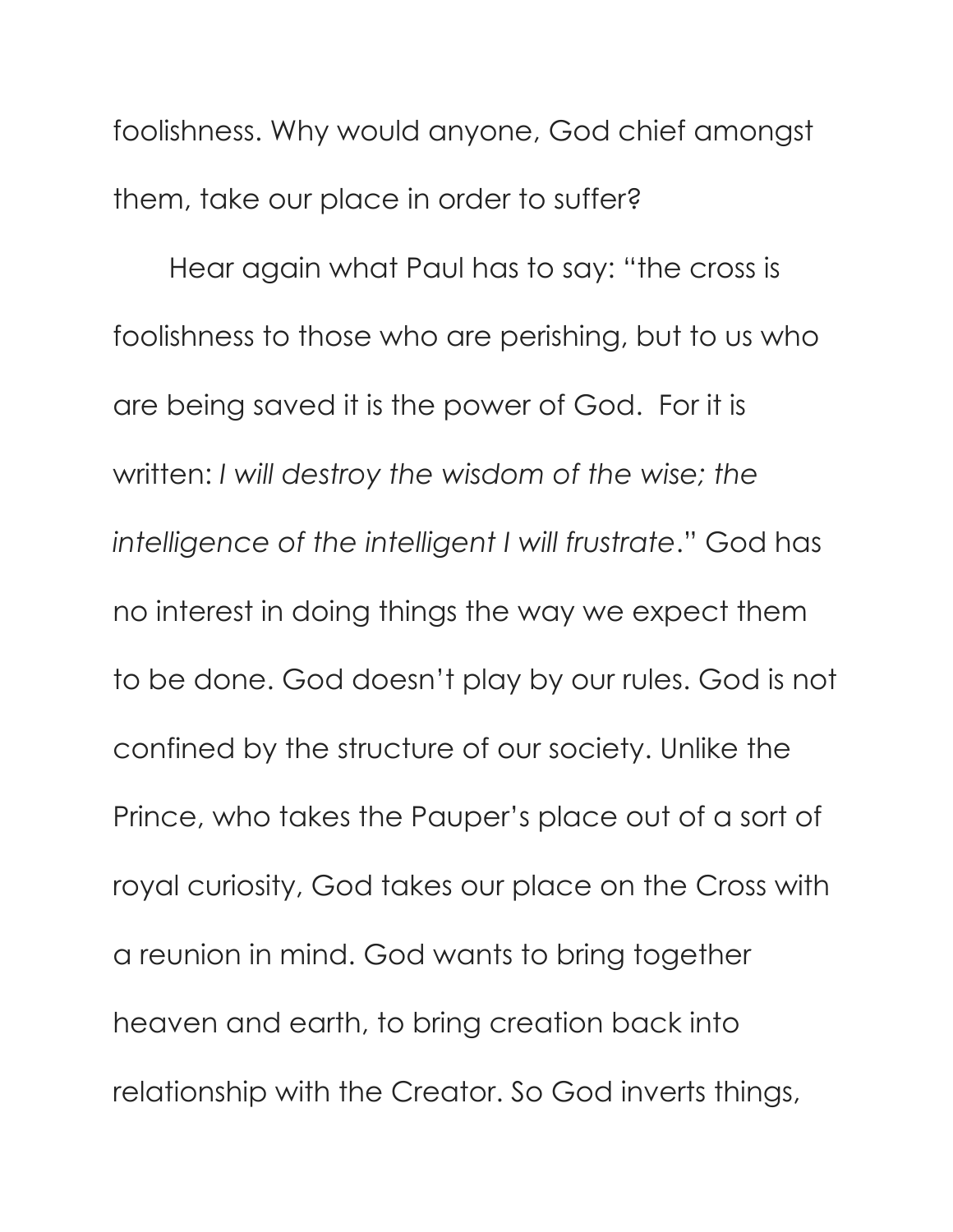pulls the old switcheroo, and in so doing, looks foolish to those who don't understand the power at hand.

Nearly 1000 years ago, St. Anselm wrote an amazing little book called *Cur Deus Homo*, or *Why God Became Human*. In it, Anselm suggests two things about the cross. 1st, since humanity is responsible for sin, only humanity can rightfully make up for the consequences of sin. 2<sup>nd</sup>, since only God is perfect, only God has the power or even the ability to make up for the damage done by sin. What, then, can be done, except for the foolishly impossible: God becomes human and makes humanity right before God. In the words of the Apostle John, God became human not to condemn the world, but to save the world.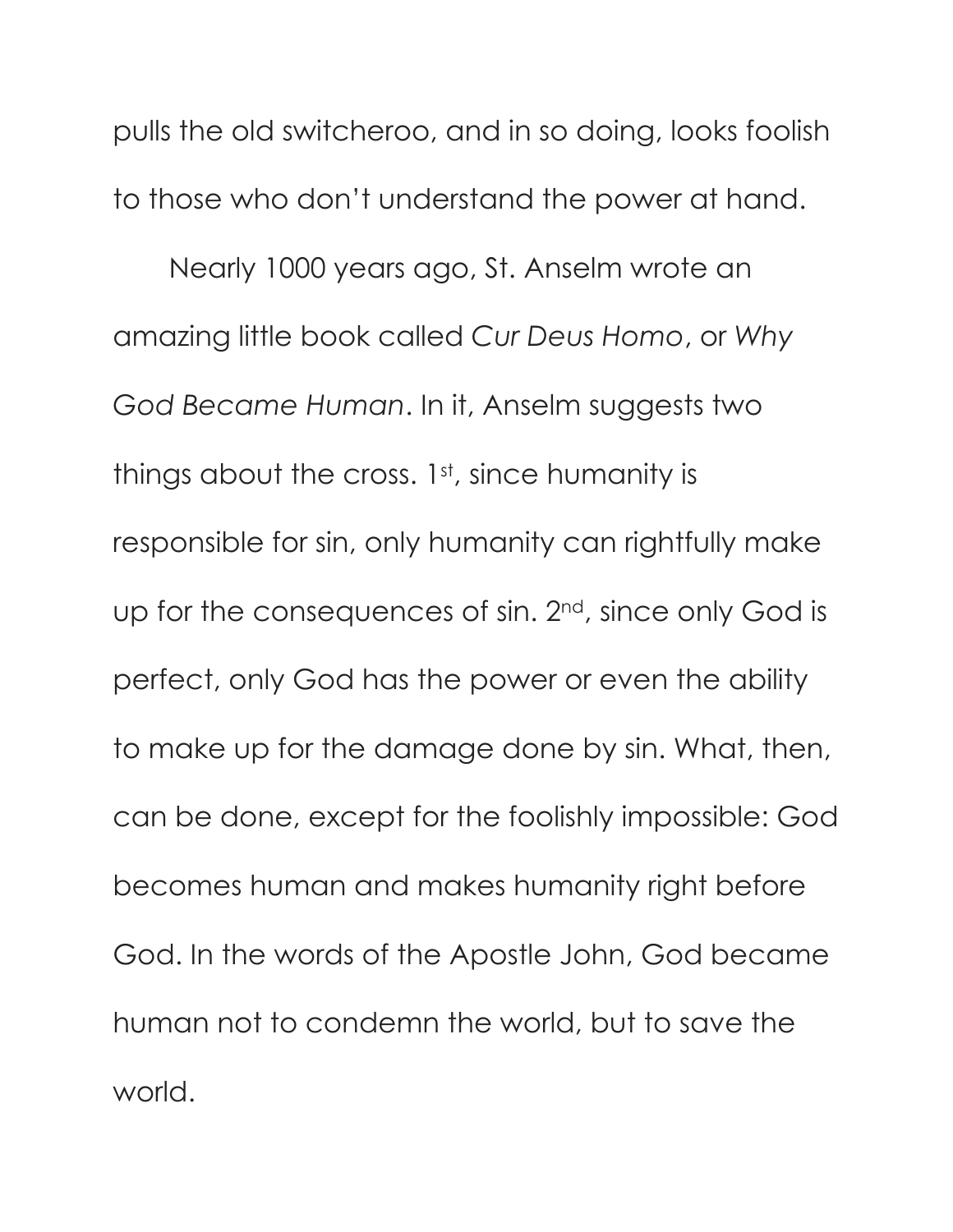The beauty of this is that the entire life of Christ, not only the cross, is part of our salvation. Another ancient Christian named St. Irenaeus once pointed out that humanity became all that God intended it to be in Jesus. Christ restored goodness to all aspects of our life by becoming one of us. The Prince of Peace lived our impoverished life, all that we might become children of the King. And on the Cross, in that final moment where sin ruled human life, Christ lived out the consequences of our sin so that no one else would end in death.

One of the reasons I love visiting with y'all is that every person is a theologian, whether they know it or not. Thursday afternoon I visited a few people who haven't been able to come to church recently.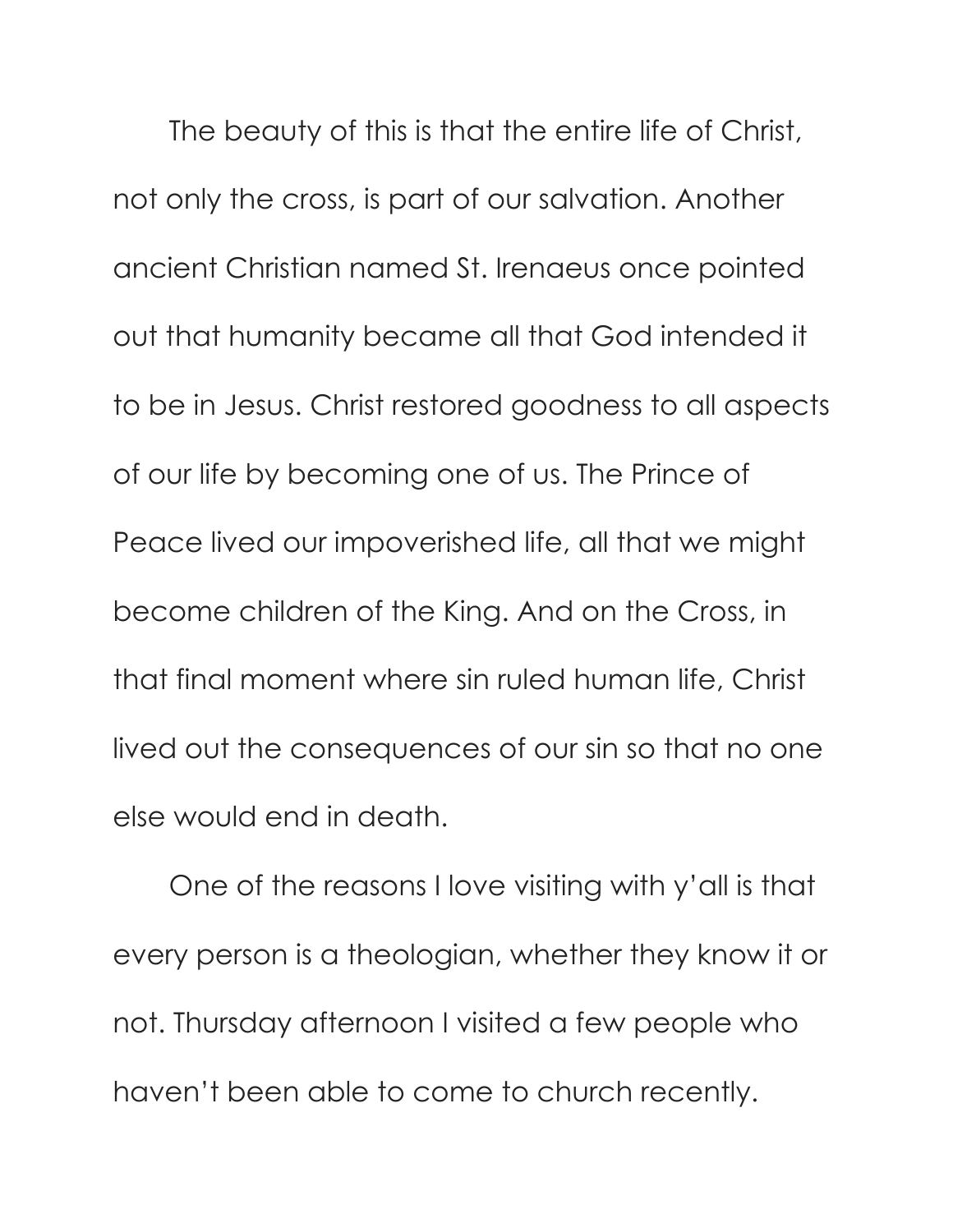During our time together, Ilene happened to say this: "Just a cross is as beautiful as anything." I think llene was pulling on this tension, that through the cross Christ heals us of our sin and sets our humanity once again in union with God. This gets us to the other side of the cross, the side of beauty, the inversion from death to life. The cross is the witness that God will never abandon us, even in the midst of our pain. Instead, God will remain with us within the struggle. This doesn't mean that life's pain goes away entirely; indeed, we know there is sorrow. Yet God chose to take on suffering so that our lives wouldn't end in death, but would be carried forth into new life, heavenly life, life in the Kingdom of God. The cross, once a machine of torture, now becomes a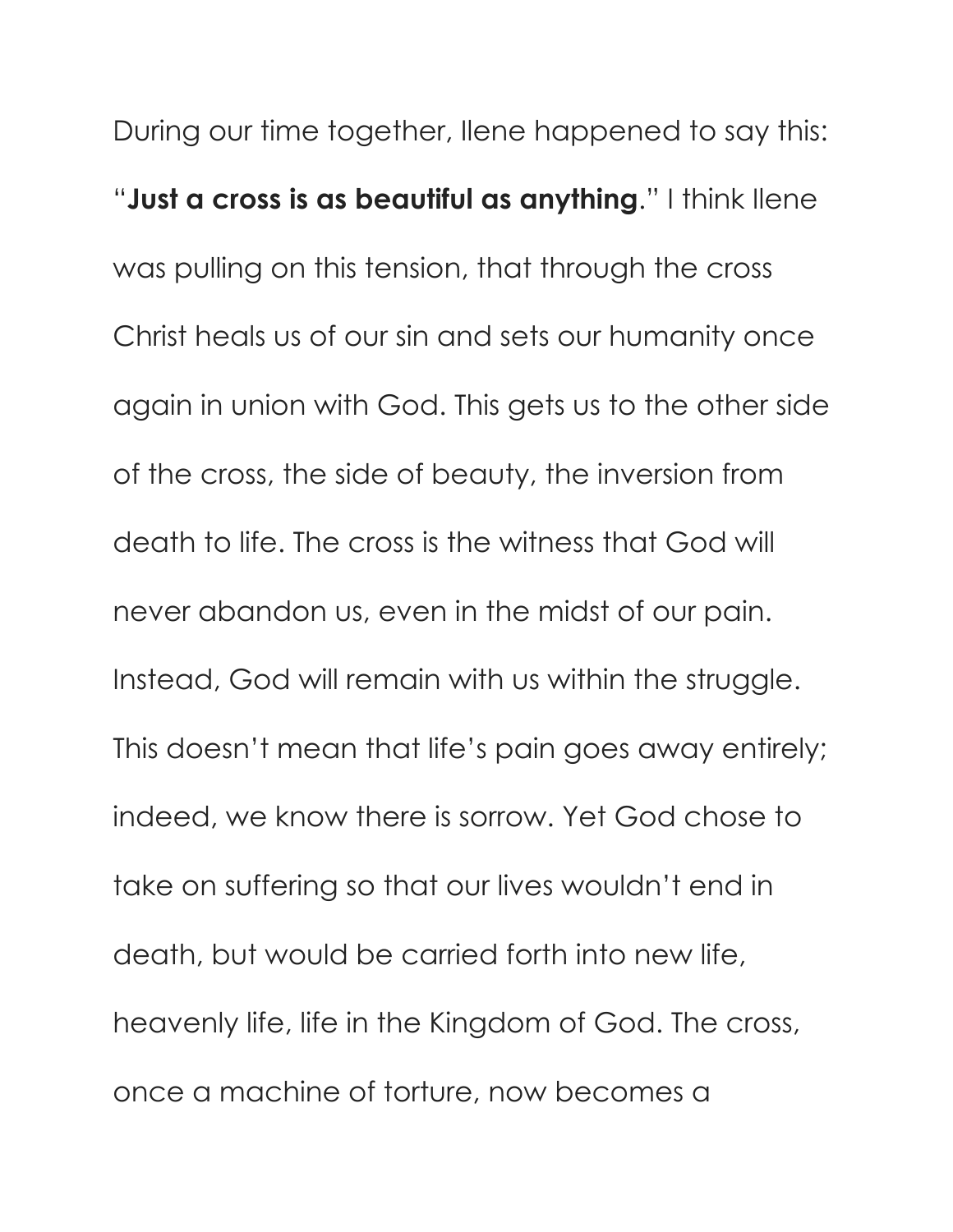gateway into grace, the wardrobe into Narnia, the very location of our justification, where our humanity is finally restored to right relationship with God.

We celebrate the Festival of the Holy Cross because God makes this beauty in the midst of the world's ugliness. Christ is willing to take on this incredibly foolish action in order to make things right between us and God, even if that means taking on the consequence of the Cross. That's the incredible inversion of today. That's the beauty that Ilene showed me. This mechanism of death is no longer to be feared, but to be embraced as a witness to the love of God. It may seem foolish, but we can say along with St. Paul that, in the shadow of the cross, sin has lost it's power, and death has lost it's sting. We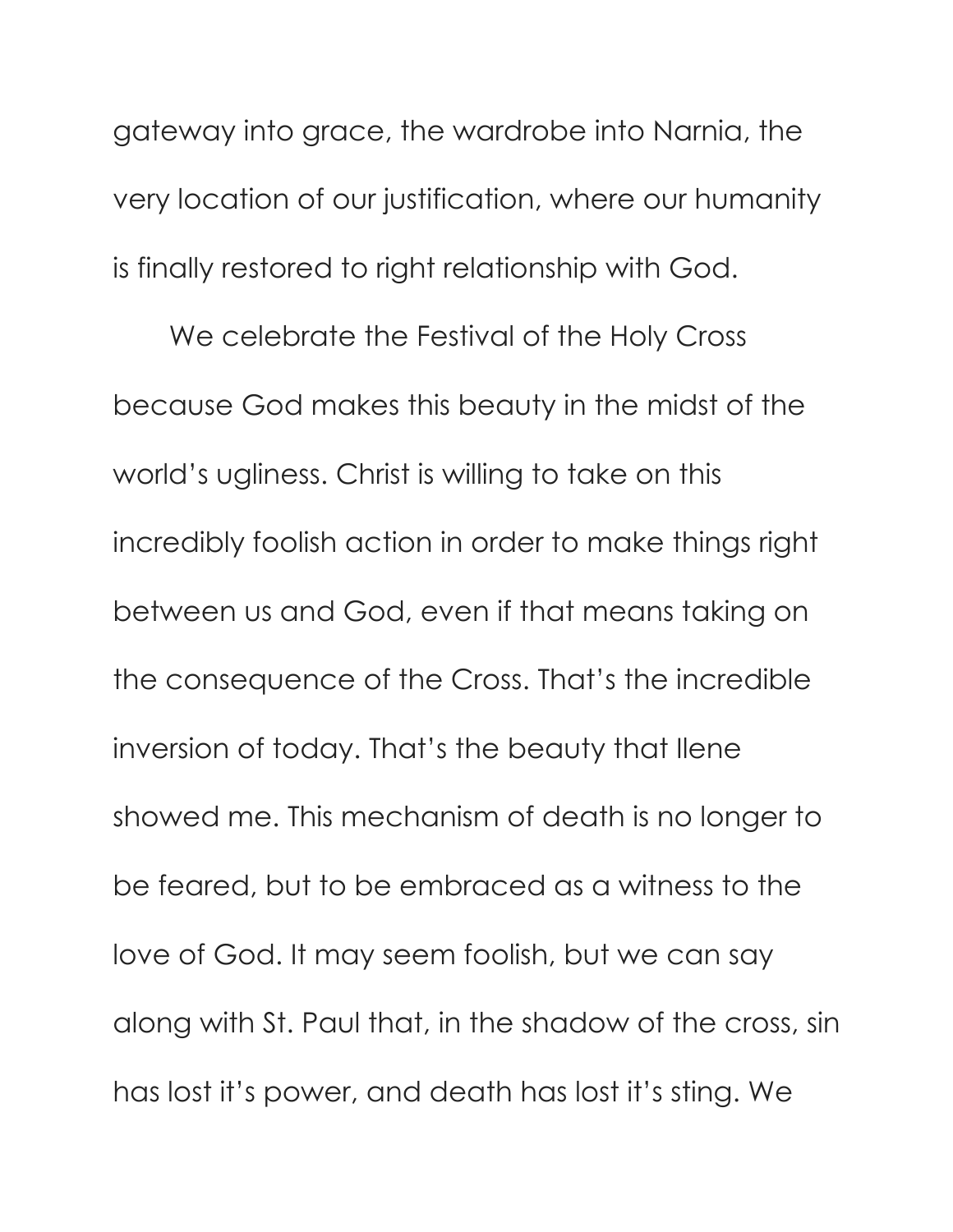know that in this foolishness we find the power of God to carry us from death into life. Remember that baptismal promise today as you come to communion: Just as we are united with Christ in a death like His, so too are we united with Christ in a resurrection like His. Because Christ took on the Cross, we need no longer fear death, but instead we may embrace life eternal.

So let us go from this place and tell people about power of God within the foolishness of the Cross. Tell people about a beloved community called Christ Lutheran Church where they may come to know how God is at work amongst us both in our joy and in our suffering. Let us sing amidst the tension, What wondrous love is this that caused the Lord of bliss to